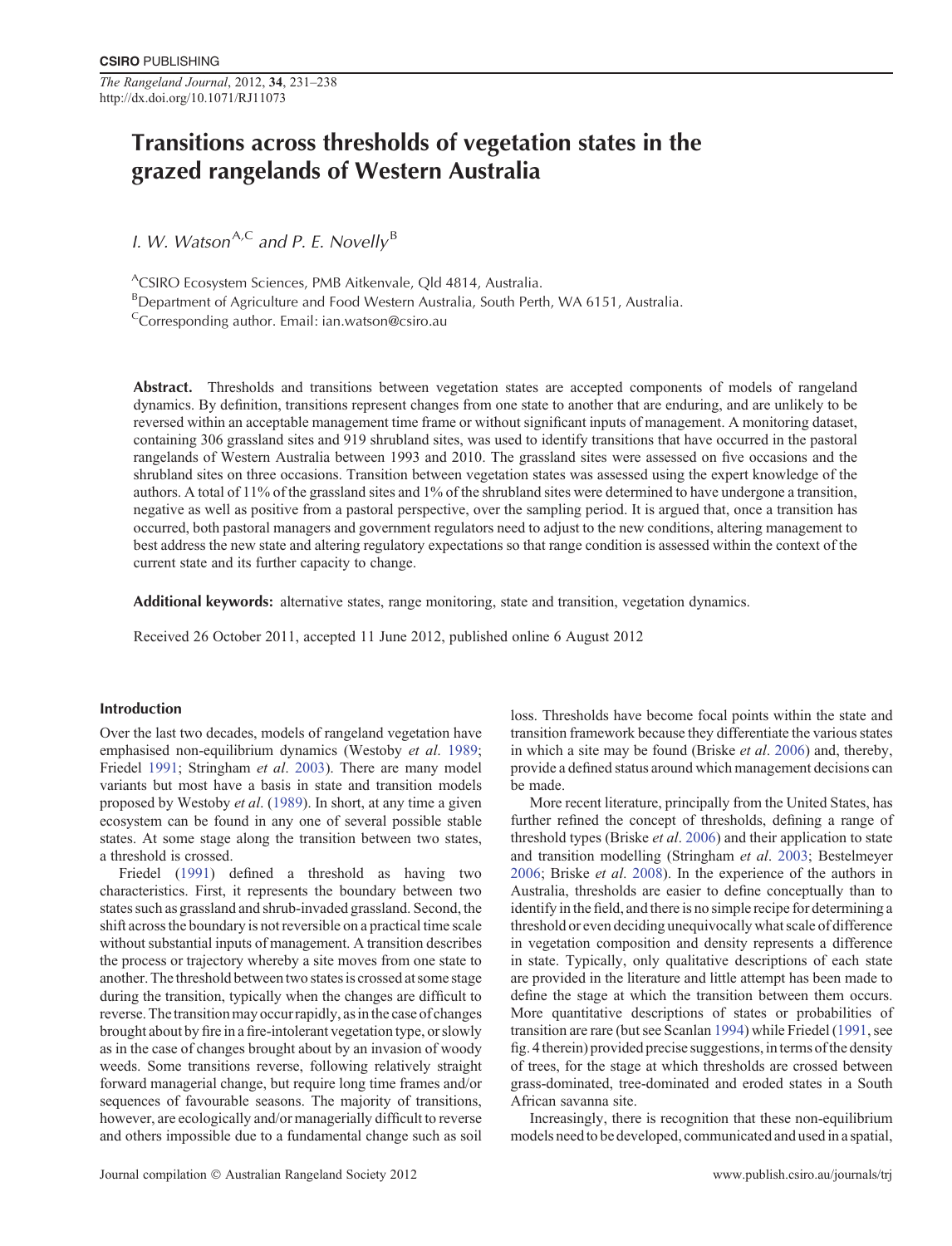<span id="page-1-0"></span>rather than point-scale, context (Bestelmeyer *et al*. [2011\)](#page-7-0) although most state and transition models are still developed based on changes that might be observed at the scale of an individual monitoring site or equivalent.

The most obvious transitions in Australian pastoral rangelands are those associated with the gross changes that occurred when livestock were first introduced to the rangelands or when drought subsequently interacted with high stock numbers to produce severe degradation episodes (Stafford Smith *et al*. [2007\)](#page-7-0). These transitions often included soil degradation and a decline in the condition of the vegetation (e.g. Wilcox and McKinnon [1972](#page-7-0); Payne *et al*. [1979\)](#page-7-0) such as the loss of productive perennial species or the onset of severe woody-weed thickening in both shrubland and grassland systems (e.g. Noble [1997](#page-7-0)).

Almost all Western Australian pastoral rangelands have been grazed by domestic livestock for 100 years or more since the late 19th and early 20th centuries, By and large, the gross changes that the introduction of livestock wrought occurred in the first few decades following pastoral expansion. However, a range of transitions, many of them more subtle and dominated by changes in species composition rather than gross degradation, are still possible under contemporary livestock grazing (Jones and Burrows [1994;](#page-7-0) McIvor and Scanlan [1994](#page-7-0)).

It is common to recognise different states from observing rangeland vegetation. Fence-line contrasts and the effect of distance from water, especially following the addition of new watering points, provide obvious examples. However, it is less common to observe transitions between states while they are in-train, and rarer still to be able to observe the stage at which a threshold is crossed. Moreover, many transitions are both interesting and notable, and they tend to be recognised in an opportunistic way so that a biased view may be formed as to the frequency with which transitions occur. The aim of this paper was to determine how commonly transitions occurred across a broad area of the rangelands, at a large number of representative locations over periods of 8–13 years (shrubland sites) or 12–15 years (grassland sites).

Further, the implications of crossing a threshold, particularly when these are less drastic than those representing severe degradation, were considered. The implications for management, either from a regulatory viewpoint or from the view of providing advice to graziers about appropriate grazing regimes, were also considered. Given that transitions are typically difficult to reverse, managers and land administrators will often need to adapt to the changed environment and assess production potential within the context of the new state, notwithstanding the aim of avoiding adverse transitions in the first place.

As a first step in addressing these questions a vegetation monitoring dataset from the Western Australian Rangeland Monitoring System (WARMS: Watson *et al*. [2007](#page-7-0)*a*), which covered most of the rangelands used for commercial livestock grazing in Western Australia, was examined to find transitions over periods of up to 15 years.

#### **Methods**

Vegetation data from WARMS grassland sites in the Kimberley and WARMS shrubland sites from the Pilbara through to the Nullarbor (Watson *et al*. [2007](#page-7-0)*a*, see fig. 1a therein) were used to

Year **Fig. 1.** Typical change in frequency of perennial grasses of the Mitchell grass alluvial plains vegetation type in the Kimberley. While there was considerable change in the frequency of perennial grasses, this site was not judged to have made a transition between states. Note that an additional two species, *Aristida inaequiglumis* and *Astrebla pectinata*, were also present

on the site but have not been shown in order to improve presentation. They

had maximum frequencies of one.

investigate transitions. These sites are used to represent the grazed rangelands of Western Australia. By definition, they do not sample all vegetation or vegetation types everywhere and only represent ecosystems at the scale of the site (Watson *et al*. [2007](#page-7-0)*a*) but they do provide a set of stratified examples for a range of vegetation types. The WARMS sites are part of a pastoral monitoring system and are subject to prevailing environmental conditions, commercial management actions and their interactions. Sites were thus subject to the commercial pastoral regime operating in the paddock in which they were situated. During the sampling period there was no attempt to experimentally manipulate any of the sites, nor any of the drivers, such as fire or grazing, that may trigger a transition. Some grassland sites, however, were excluded as fire had prevented data collection on some occasions (see below). A small number of sites were installed on pastoral leases subsequently acquired for conservation by the state of Western Australia (Watson *et al*. [2007](#page-7-0)*a*) and were not subject to commercial grazing management for the latter part of the sampling period.

Kimberley grassland sites were installed between 1994 and 1996 and were re-assessed every 3 years, with a few sites outside this strict schedule. Shrubland sites were installed between 1993 and 1999 and, while the majority of reassessment intervals were between 4.5 and 5.5 years, some intervals were as short as nearly 4 years and others were as long as just over 8 years. Perennial species were recorded at all sites and, in the grasslands, some biennial and annual vegetation was also recorded. In general, the majority of WARMS sites in the Kimberley grasslands were classified as having above average seasonal conditions (i.e. amount, timing and seasonality of rainfall between site assessments) over the 15-year sampling period. It is more difficult to summarise seasonal conditions for the shrublands because the sites cover  $\sim$  500 000 km<sup>2</sup> and, over this area, the rainfall was variable. Seasonal conditions were generally very good

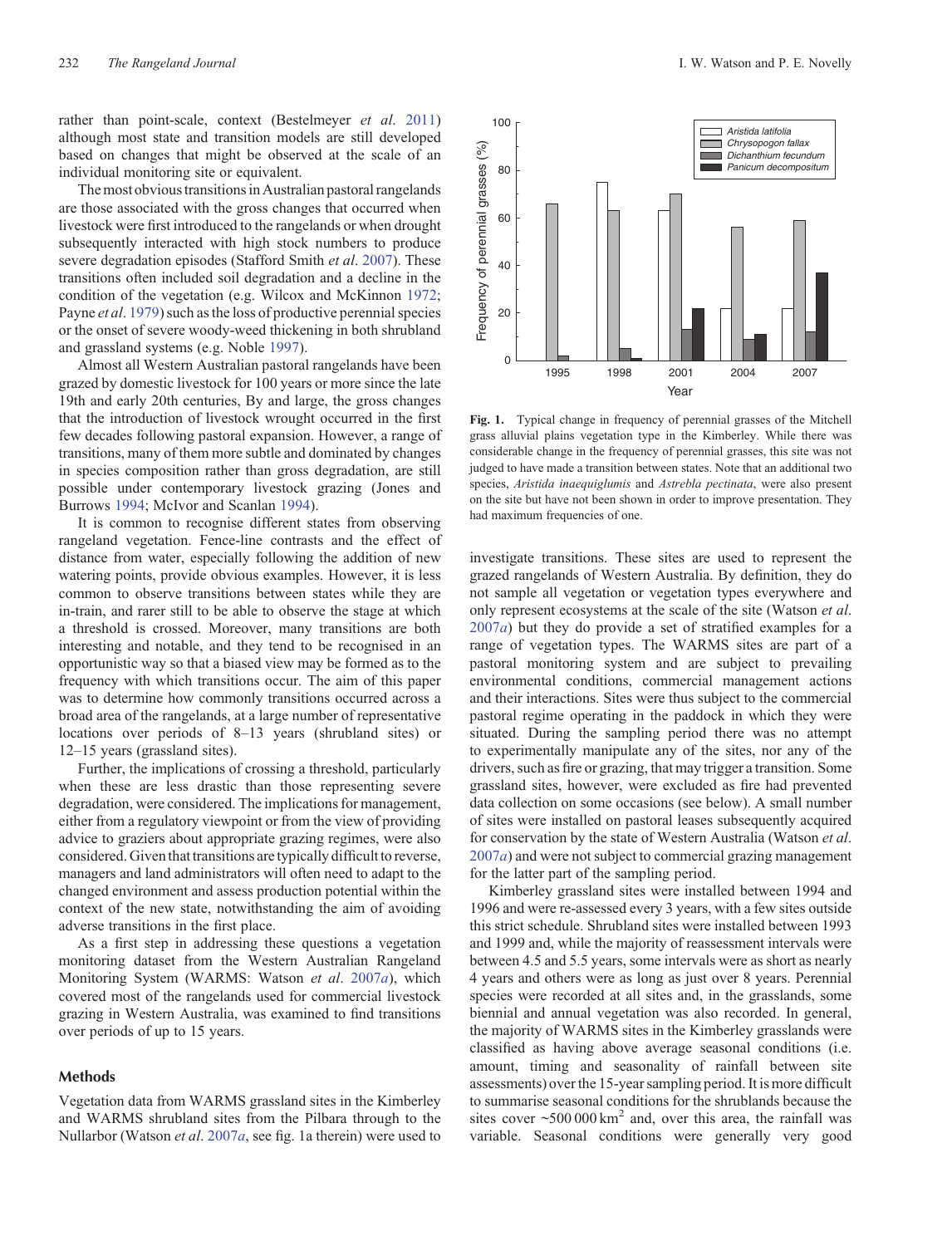throughout the shrublands until the early 2000s (Watson *et al*. [2007](#page-7-0)*b*) and temporally and spatially variable thereafter.

Changes in the standard WARMS frequency data (grassland sites) or count/density data (shrubland sites) for a given species or species group were used as an indication of vegetation change (Watson *et al*. [2007](#page-7-0)*a*). Note that frequency is assessed as presence or absence in quadrats so that plant density may change while species composition remains the same. Data from 306 Kimberley grassland sites, which had been re-assessed either four or five times since installation, were examined for the existence of transitions. A further 77 sites were not assessed because of an incomplete data record, for example being inaccessible or having been recently burnt at a defined sampling date. For the shrublands, all sites in the WARMS dataset that had been assessed three times were examined, giving 919 sites.

Standard WARMS vegetation types were used. Grassland and shrubland provided the first level of differentiation with the next level being very broad categories of vegetation type (e.g. Mitchell grass, bluebush), which were used for the initial WARMS site stratification (see Watson *et al*. [2007](#page-7-0)*a*). The final classification, used in this paper, was based on the multivariate analysis of Duckett ([1997,](#page-7-0) [2001](#page-7-0)) with subsequent amendment to more closely match the vegetation types used by the Department of Agriculture and Food, Western Australia (DAFWA) as given by Payne and Schoknecht [\(2011](#page-7-0)) for Kimberley vegetation types and Payne *et al*. ([1982\)](#page-7-0) (and subsequent DAFWA resource inventories in other regions) for shrubland sites.

Deciding what conditions represent discrete changes and deciding when a threshold has been crossed is imprecise for two reasons. First, states are typically user-defined (Whalley [1994](#page-7-0)) and tend to be recognised only when the ecosystem changes have societal significance (Bestelmeyer *et al*. [2011](#page-7-0)). Second, detailed studies of individual vegetation types over a long period of time are required to properly understand and then define the full range of state changes. Bestelmeyer *et al*. [\(2011](#page-7-0)) noted that state and transition models are typically developed using a range of techniques including expert knowledge, space for time substitutions and controlled experiments. In this study, the authors used their knowledge of shrublands (Watson) and grasslands (Novelly) gained from exclosures, grazing experiments and long-term monitoring, as well as information contained in resource inventories (e.g. Stewart *et al*. [1970](#page-7-0); Payne *et al*. [1982\)](#page-7-0), to determine a change in state. Prior knowledge of the existence of alternative states for a given vegetation type was used as the primary determinant as to whether a transition had occurred.

The following criteria were used to determine that a transition had occurred. First, the change in the relative abundance of species had to be substantial, and result in either the dominance of one or more species that had not been recorded initially or had been recorded in only low numbers, and/or the decline to very low numbers or the disappearance of a species that had been dominant initially. The occurrence of some individuals in both the initial and final state did not negate a transition having occurred, a phenomenon also recognised in discussions on climax theory

(Whittaker [1953](#page-7-0)). Second, the change had to exhibit and maintain a defined trend across both assessment periods in the case of shrubland sites and at least four assessment periods for grassland sites. Third, the change had to represent a significant change in characteristics such as structure and function, productivity and pastoral value of the vegetation community at the site. Fourth, the change had to be of sufficient magnitude that it was judged by the authors to be irreversible within practical time frames (if ever) or without significant managerial input.

Increases or decreases in species number or frequency *per se* were insufficient to be judged a transition in situations where the species in question were already present in reasonable numbers or frequency before increase, and were still present in reasonable numbers or frequency following decrease. Only those changes that were unlikely to be reversed at sub-decadal timescales and/or without substantial management input were included. Shrubland sites were also identified where change suggestive of a transition was observed but was either of insufficient magnitude to be reliably classified as a transition, or was not far enough advanced to be confident that the change was persistent. This additional identification of possible transitions was made because of the lower rates of change in demographic attributes among shrubland species compared with grassland species, and because there were only three assessments for these sites.

Determining transitions in this way is subjective. While conceptually clear, transitions do not lend themselves to simple quantitative definitions without intensive research. The judgement of when a site has crossed a threshold is not as straightforward as the literature might suggest. For example distinct states might be recognised (biennial *Enneapogon*<sup>1</sup> dominance in perennial *Chrysopogon* grassland or the reverse) but the actual threshold betweenthesetwo states (i.e. from a perennial-dominated grassland to a biennial-dominated grassland) is less obvious.

Note that the examination of the WARMS record identified only those transitions that occurred at the site scale and which had run their course over the time frames observed, or for which it was judged the change would continue on the same trajectory. Many transition possibilities have long lag times (e.g. the recruitment of a long-lived shrub cohort through to maturity) or occur off-site at the landscape scale (Pringle *et al*. [2006](#page-7-0)) and will take some time to be manifest as vegetation change at the site scale.

#### **Results**

Of the 306 grassland sites assessed, 34 (11%) were determined as having undergone a transition over the sampling period (Table [1](#page-3-0)). Transitional change was often characterised by a decline in desirable perennial grasses (from a grazing viewpoint) i.e. preferred, perennial and productive grasses, such as *Chrysopogon fallax* (Ribbon grass), and their replacement either by undesirable (in a pastoralism sense) perennials and/or annuals (particularly *Aristida* species), less desirable but far more resilient perennial grasses (e.g. *Heteropogon contortus*) or a combination of the two (an example is shown in Table [2](#page-3-0)). In some

<sup>&</sup>lt;sup>1</sup>Botanical nomenclature is that used by the Western Australian herbarium as accessed through the Western Australian Department of Conservation and Environment's FloraBase website (http://florabase.dec.wa.gov.au/, accessed 21 June 2012).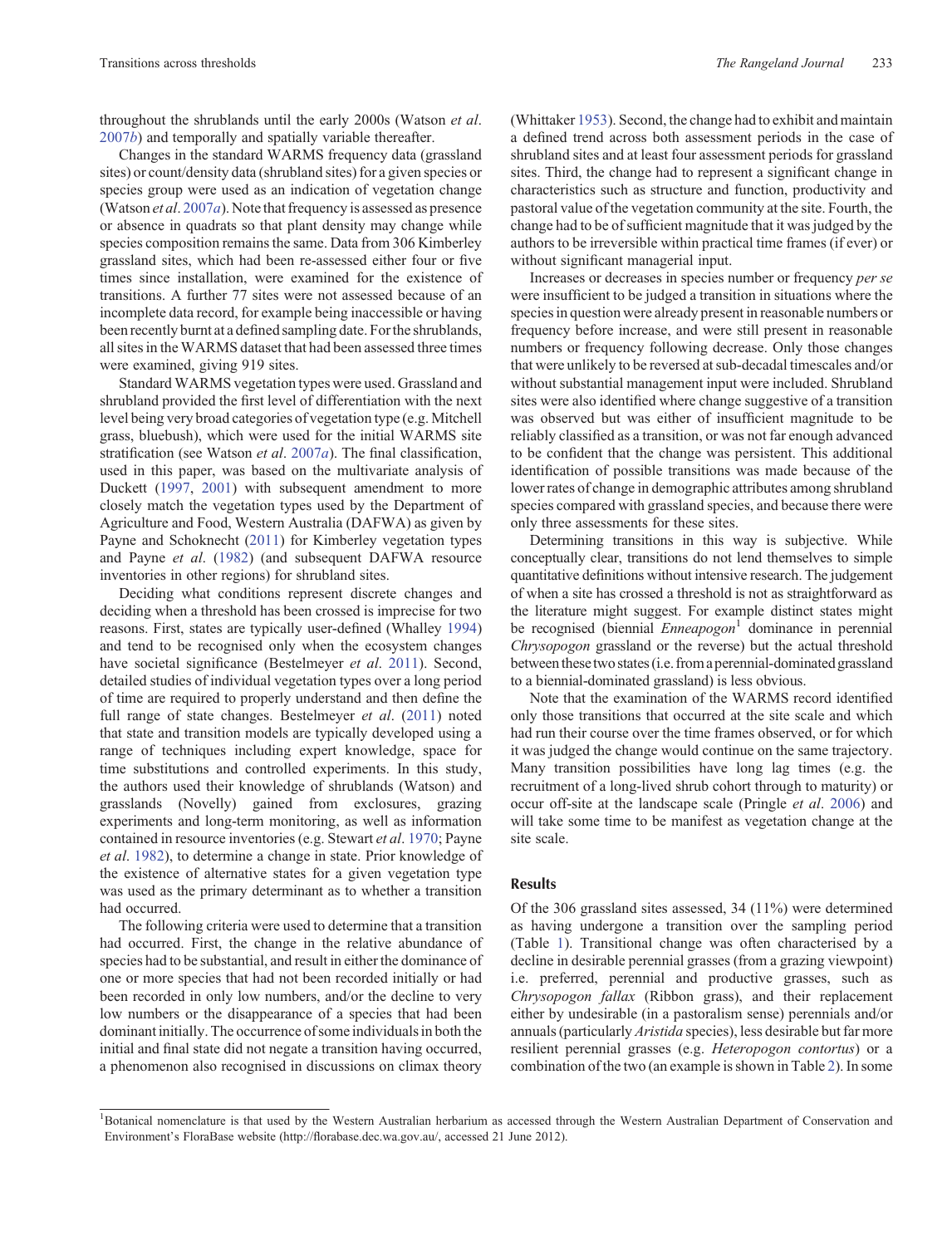| Vegetation type (and dominant species)                                                             | Sites assessed | Sites on which<br>a transition<br>was observed |
|----------------------------------------------------------------------------------------------------|----------------|------------------------------------------------|
| Arid short grass ( <i>Enneapogon polyphyllus</i> )                                                 | 12             | 2(17%)                                         |
| Black speargrass (Heteropogon contortus)                                                           |                | 1(25%)                                         |
| Bluegrass alluvial plains ( <i>Dicanthium fecundum</i> )                                           | 10             | $3(30\%)$                                      |
| Buffel grass (Cenchrus ciliaris, Cenchrus setiger)                                                 | 12             | $\Omega$                                       |
| Curly spinifex – Annual sorghum hill ( <i>Triodia bitextura, Sorghum</i> spp.)                     |                | $\Omega$                                       |
| Curly spinifex plains (T. bitextura)                                                               | 18             | 0                                              |
| Frontage grass (various)                                                                           | 23             | 4(17%)                                         |
| Lowland curly spinifex ( <i>T. bitextura</i> )                                                     |                | $\Omega$                                       |
| Marine couch (Sporobolus virginicus)                                                               | 3              |                                                |
| Mitchell grass alluvial plains (Astrebla spp., Dicanthium spp., Chrysopogon fallax, Aristida spp.) | 74             | $\Omega$                                       |
| Mitchell grass uplands (Astrebla spp., Dicanthium spp., C. fallax)                                 | 28             | $3(11\%)$                                      |
| Pindan (T. bitextura, C. fallax, Eriachne spp.)                                                    | 34             | 9(26%)                                         |
| Plume sorghum (Sorghum plumosum)                                                                   | 4              | 0                                              |
| Ribbon grass $(C.$ <i>fallax</i> $)$                                                               | 61             | 9(15%)                                         |
| Soft spinifex (Triodia pungens)                                                                    | 11             | 2(18%)                                         |
| Tippera tallgrass (Themeda triandra, S. plumosum)                                                  | 3              | 1(33%)                                         |
| White grass (Sehima nervosum) – Bundle bundle (D. fecundum)                                        |                | 0                                              |
| Total                                                                                              | 306            | 34 $(11\%)$                                    |

#### <span id="page-3-0"></span>**Table 1. Number and vegetation type of Western Australian Rangeland Monitoring System sites assessed in Kimberley grasslands as well as number (and percent) of sites judged to have shown a change in state**

**Table 2. An example of a Kimberley grassland site on which a negative transition was judged to have occurred** The frequency is provided for each grass species at each sampling date from 1995 to 2007

|                        | Date 1 | Date 2 | Date 3 | Date 4 | Date 5 | Change between<br>date 1 and date 5 |
|------------------------|--------|--------|--------|--------|--------|-------------------------------------|
| Sorghum plumosum       | 67     | 39     | 49     |        |        | $-58$                               |
| Chrysopogon fallax     | 44     |        |        | 23     | 16     | $-28$                               |
| Themeda triandra       |        |        |        |        |        | $-6$                                |
| Aristida inaequiglumis |        |        |        | 13     |        | 13                                  |
| Sehima nervosum        | 37     | 28     |        | 36     | 72     | 35                                  |
| Heteropogon contortus  | 14     | 61     | 58     | 90     | 87     | 73                                  |

situations, experience suggests that, if grazing management is fundamentally modified, the changes in species frequency will start to reverse, although the time frame to return to the original state may be decadal. However, in other cases, the increasing species, for example *H. contortus* in Ribbon grass vegetation type, is particularly persistent, and will continue to dominate even if the grazing pressure that drove the initial transition is removed entirely. Transitions were not restricted to a single direction. For example, in the Mitchell grass uplands type, the desirable perennial grass *C. fallax* (Ribbon grass) increased on one site but decreased on another (Table [3](#page-4-0)). Positive transitions were also seen on several other vegetation types such as Tippera tallgrass, Ribbon grass and Frontage grass. Positive transitions are almost certainly manifestations of state change from a degraded state. These degraded states are often the result of the early, exploitative years of pastoralism and the positive transition represents recovery from the degraded state.

As an example, in the Ribbon grass vegetation type, the most desirable state for pastoralism is dominated by the decreaser species *C. fallax* and other associated decreaser species, although increaser perennial and annual species are often recorded (see Watson *et al*. [2007](#page-7-0)*b*; for explanation of decreaser and increaser species). There were nine transitions recorded in the 61 sites assessed; of these, eight transitions could be characterised as being positive from a pastoral perspective [i.e. increases in decreaser perennial grasses, declines in increaser species (including annuals) or both]. The other site on which a transition occurred was characterised by a change from dominance by one perennial of limited preference by livestock (*Eriachne obtusa*) to another perennial also of limited preference (*Sehima nervosum*) but of a significantly different structure (small tussocks of 30–40 cm in height to larger tussocks of 80–100 cm in height) with little or no change in the limited abundance of the decreasers such as *C. fallax*.

Positive transitions included examples where decreaser perennials, such as *C. fallax*, increased substantially in frequency concurrent with a decline in increaser species, such as both annual and perennial *Aristida* spp., including the disappearance of one previously dominant increaser species. Alternatively, a limited increase in the frequency of decreaser perennial species was matched by the complete disappearance of previously dominant increaser perennials, biennials and annuals such as annual and perennial *Aristida* spp. and the biennial *Enneapogon polyphyllus*. Alternatively, transitions included a decline in *Aristida* species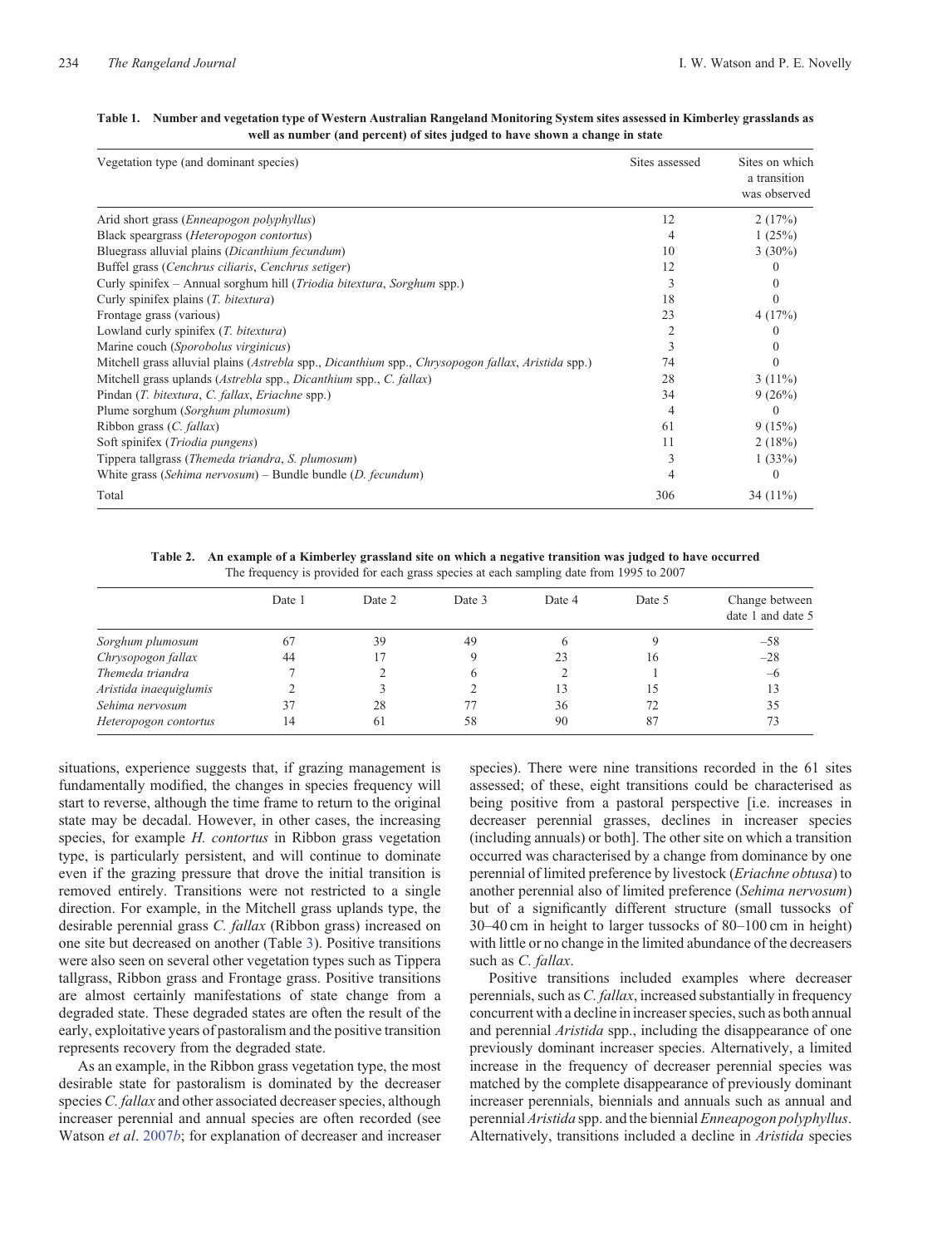|                                                                                                                                                                                                             | A judgement of whether the transition was positive or negative, from a pastoral perspective, is provided in parentheses                                                                                                                                                                                                                                                                                                                                                                                                         |
|-------------------------------------------------------------------------------------------------------------------------------------------------------------------------------------------------------------|---------------------------------------------------------------------------------------------------------------------------------------------------------------------------------------------------------------------------------------------------------------------------------------------------------------------------------------------------------------------------------------------------------------------------------------------------------------------------------------------------------------------------------|
| Vegetation type (and dominant species)                                                                                                                                                                      | Observed change                                                                                                                                                                                                                                                                                                                                                                                                                                                                                                                 |
| Bluegrass alluvial plains (Dicanthium fecundum)                                                                                                                                                             | Decrease in D. fecundum with increase in Heteropogon contortus and Sorghum plumosum (Negative)<br>Decrease in C. fallax with some increase in S. plumosum (Negative)<br>Decrease in Chrysopogon fallax (Negative)                                                                                                                                                                                                                                                                                                               |
| Frontage grass (various)                                                                                                                                                                                    | Increase in C. fallax along with increase in Triodia pungens or D. fecundum or Eriachne obtusa or some combination of these<br>Decrease in Whiteochloa airoides and Eragrostis falcata with increase in C. fallax (Positive)<br>(Positive)                                                                                                                                                                                                                                                                                      |
| Mitchell grass uplands (Astrebla spp., Dicanthium spp., C. fallax)                                                                                                                                          | Decrease in Enneapogon polyphyllus and Aristida hygrometrica with increase in H. contortus (Positive)<br>Decrease in Sorghum timorense with increase in C. fallax and Panicum decompositum (Positive)<br>Decrease in C. fallax with increase in S. plumosum (Negative)                                                                                                                                                                                                                                                          |
| Pindan (Triodia bitextura, C. fallax, Eriachne spp.)                                                                                                                                                        | Decrease in Sorghum stipoideum and to a lesser extent C. fallax (Negative)<br>Decrease in S. plumosum and to a lesser extent C. fallax (Negative)<br>Decrease in T. bitextura (Negative)                                                                                                                                                                                                                                                                                                                                        |
|                                                                                                                                                                                                             | Increase in some combination of Sehima nervosum, S. plumosum or C. fallax (Positive)<br>Increase in S. plumosum with decrease in T. pungens (Negative)                                                                                                                                                                                                                                                                                                                                                                          |
| Ribbon grass (C. fallax)                                                                                                                                                                                    | Decrease in Aristida holathera and A. hygrometrica with increase in H. contortus and to a lesser extent C. fallax (Positive)<br>Decrease in E. polyphyllus with increase in Cenchrus setigerus and to a lesser extent Triodia intermedia (Positive)<br>Decrease in A. hygrometrica and E. polyphyllus with increase in S. nervosum and H. contortus (Positive)<br>Increase in C. fallax, H. contortus and Sorghum spp. with decrease in A. hygrometrica (Positive)                                                              |
|                                                                                                                                                                                                             | Decrease in E. polyphyllus with increase in C. fallax and to a lesser extent H. contortus and Aristida inaequiglumis (Positive)<br>Decrease in Enneapogon sp. and A. inaequiglumis with increase in H. contortus (Positive)<br>Decrease in Eriachne obtusa with increase in S. nervosum (Neutral)<br>Decrease in Aristida sp. with increase in H. contortus (Positive)<br>Increase in Eulalia aurea, S. nervosum and C. fallax (Positive)                                                                                       |
| Hardpan mulga shrub (Acacia aneura, Eremophila forrestii)                                                                                                                                                   | Sites suggestive of a transition - on 6 of 7 sites an increase in Acacia aneura (increase in Acacia victoriae on the 7th site) with or<br>without increases in some combination of Acacia ramulosa, E. forrestii and Eremophila gilessii (Negative)                                                                                                                                                                                                                                                                             |
| Mixed halophytic (Atriplex vesicaria, Frankenia spp.)                                                                                                                                                       | Sites suggestive of a transition - increase in Frankenia spp. with decrease in Maireana georgeii, Maireana glomerifolia and<br>Increase in Atriplex bunburyana, Eremophila maculata and Frankenia spp. (Positive)<br>Increase in M. pyramidata (Positive)<br>Maireana pyramidata (Negative)                                                                                                                                                                                                                                     |
| Pearl bluebush (A. vesicaria, Acacia papyrocarpa, Maireana sedifolia)<br>Senna<br>Stony mixed chenopod (Eremophila cuneifolia, Ptilotus polakii,<br>Silver saltbush (Atriplex bunburyana)<br>artemesioides) | Sites suggestive of a transition - increase in some combination of A. xiphophylla, E. cuneifolia, Hakea preissei and Senna<br>Increase in A. victoriae with decrease in A. bunburyana or Rhagodia eremea (Negative)<br>Sites suggestive of a transition - increase in A. papyrocarpa (Positive)<br>Increase in Acacia tetragonophylla and Acacia xiphophylla (Negative)<br>Increase in A. victoriae and decrease in M. pyramidata (Neutral)<br>artemisioides subsp. × sturtii (Negative)<br>Increase in A. victoriae (Negative) |
|                                                                                                                                                                                                             |                                                                                                                                                                                                                                                                                                                                                                                                                                                                                                                                 |

<span id="page-4-0"></span>Table 3. Examples of vegetation change within those vegetation types where at least three sites were judged to have made a transition or the changes were suggestive of a transition (see Tables 1 and 4) Table 3. Examples of vegetation change within those vegetation types where at least three sites were judged to have made a transition or the changes were suggestive of a transition (see Tables [1](#page-3-0) and [4\)](#page-5-0)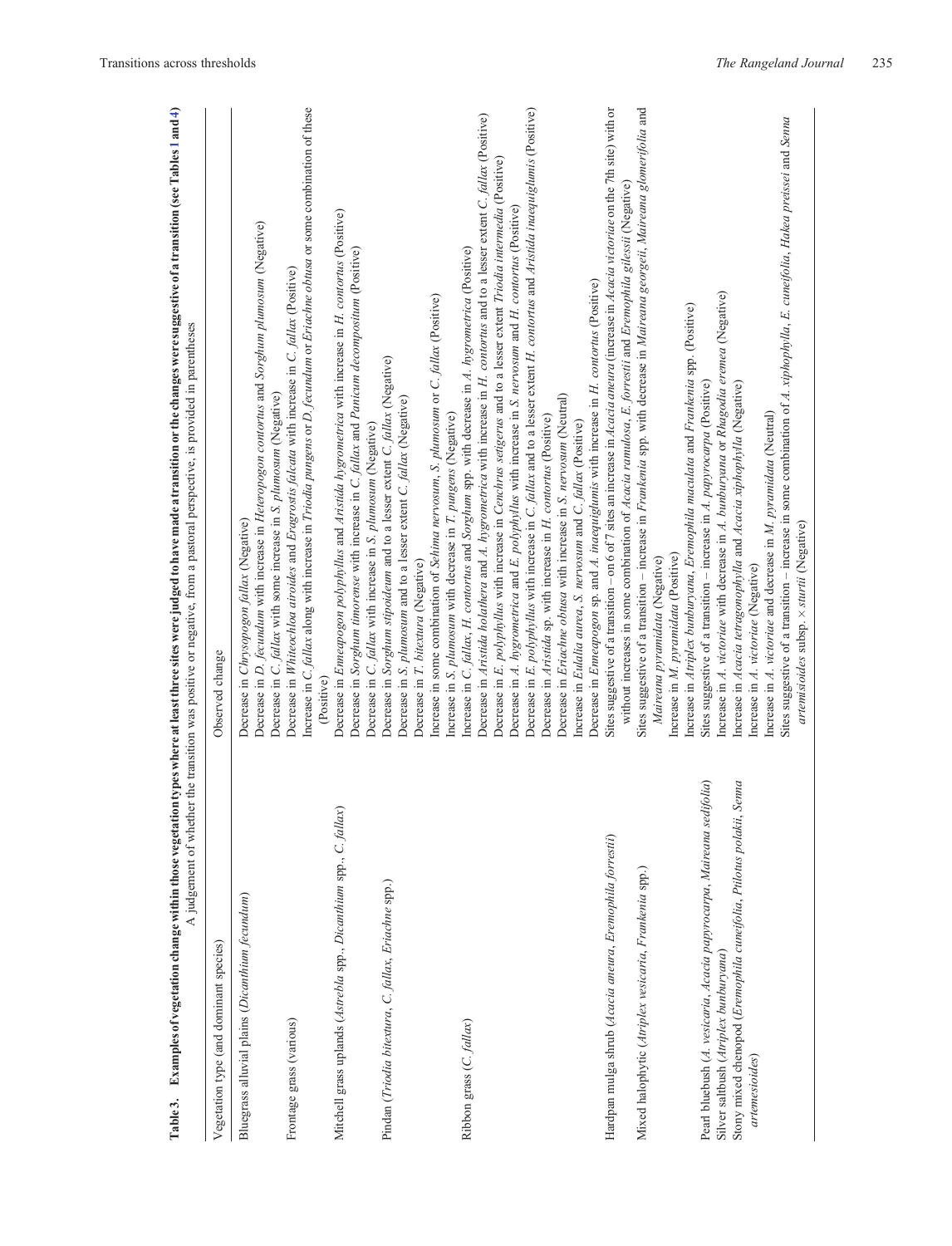<span id="page-5-0"></span>(increasers), both annual and perennial, but their replacement with intermediate perennial species such as *H. contortus* and *S. nervosum* and virtually no change in the recorded frequency of *C. fallax.* Stockwell *et al*. ([1994\)](#page-7-0) described similar changes in the *C. fallax* communities of the Northern Territory, to the east of the Kimberley.

Many sites showed considerable vegetation dynamics yet no transitions were determined to have occurred. Sites within the Mitchell grass alluvial plains vegetation type commonly fell into this category (an example is shown in Fig. [1](#page-1-0)). Despite substantial changes in species frequency of both increasers and decreasers, no transition to a different state was determined, as there was no defined, consistent trend in species composition.

Unlike the situation recorded in north-eastern Australia and the Northern Territory for similar vegetation types (McIvor and Scanlan [1994;](#page-7-0) Stockwell *et al.* [1994](#page-7-0)), threshold change incorporating significant increase in woody species was not found in any vegetation type in the Kimberley grasslands. On the WARMS sites, assessments of crown cover of woody species taller than 1 m were made (Watson *et al*. [2007](#page-7-0)*a*). Change in woody cover was extremely variable and transient, but no sites appeared to have crossed a 'woodiness threshold' over the period examined.

Of the 919 shrubland sites assessed in each of three assessment periods, transitions were observed on nine sites, or 1% (Table 4). On a further 24 sites (3%) change was observed suggestive of a transition that was either of insufficient magnitude to be reliably classified as a transition, or was not far enough advanced to be confident that the change was persistent.

Of the nine sites judged to have changed, the most common type of transition was associated with large increases in tall shrubs or trees, particularly *Acacia victoriae* (seven sites, see Fig. [2](#page-6-0) for an example) but also *A. tetragonophylla* (one site) and *A. xiphophylla* (one site).

In the example shown in Fig. [2](#page-6-0),*A. victoriae* numbers increased substantially at both the first and second re-assessments, while other *Acacia* species remained relatively constant. On this site, the desirable chenopod *Rhagodia eremea* showed a concomitant decline in numbers. Together, these changes suggest that the site had crossed a threshold to a more woody state.

On the sites suggestive of a transition, increases were observed for *Acacia aneura*, *Acacia papyrocarpa*, *A. ramulosa*, *A. victoriae*, and *A. xiphophylla* (Table [3\)](#page-4-0), Thickening due to low shrubs, mostly various *Eremophila* species but also *Senna* species, was also observed.

The number of *A. papyrocarpa* individuals was observed to increase markedly on a total of five sites on the Bladder saltbush and Pearl bluebush vegetation types. It is arguable, however, whether a chenopod community with a low density of *A. papyrocarpa* is in a different state to one with a higher density. Since these trees bring a tall structural element to what is otherwise a low shrubland, and since the loss of *A. papyrocarpa* and/or lack of recruitment has been a cause for concern for some time (e.g. Lange and Purdie [1976](#page-7-0); syn. *Acacia sowdenii*), it was considered reasonable to include these five sites in the 24 suggestive of a transition.

### **Discussion**

It is considered by the authors that this a preliminary exercise and it is acknowledged that the approach used to judge change of state is unsophisticated. It is clear, however, that thresholds continue to be crossed, albeit to a limited extent in shrubland sites, in the grazed rangelands of Western Australia. Both positive and negative transitions, from a pastoral perspective, were observed.

Transitions were more common in the northern grasslands than in the southern shrublands, perhaps because grassland species, predominantly grasses, are more dynamic than shrubs

**Table 4. Number and vegetation type of Western Australian Rangeland Monitoring System shrubland sites assessed, number (and percent) of sites judged to have shown transitional change and number (and percent) of sites where transitional change was suggested**

| Vegetation type (and dominant species)                                                  | Number<br>of sites<br>assessed | Sites on which<br>a transition<br>was observed | Sites where<br>transitional change<br>was suggested |
|-----------------------------------------------------------------------------------------|--------------------------------|------------------------------------------------|-----------------------------------------------------|
| Acacia mixed shrublands (Eremophila forrestii, Senna artemesioides)                     | 10                             |                                                | $1(10\%)$                                           |
| Bladder saltbush (Atriplex bunburyana, Atriplex vesicaria)                              | 72                             |                                                | $1(1\%)$                                            |
| Currant bush mixed (Ptilotus polakii, Scaevola spinescens)                              | 14                             |                                                | $\Omega$                                            |
| Gascoyne bluebush (Maireana polypterygia)                                               | 34                             |                                                | 1(3%)                                               |
| Hardpan mulga shrub (Acacia aneura, E. forrestii)                                       | 212                            |                                                | 7(3%)                                               |
| Mixed halophytic (A. vesicaria, Frankenia species)                                      | 128                            |                                                | 3(2%)                                               |
| Other (Acacia aneura, E. forrestii, Cratystylis subspinescens, Ptilotus polakii)        | 25                             |                                                | $\Omega$                                            |
| Pearl bluebush (A. vesicaria, Acacia papyrocarpa, Maireana sedifolia)                   | 97                             |                                                | 4(4%)                                               |
| Riverine mixed (Atriplex amnicola, S. artemesioides)                                    | 10                             |                                                | $\Omega$                                            |
| Sago bush (Maireana georgei, Maireana pyramidata)                                       | 64                             | $1(2\%)$                                       | $1(2\%)$                                            |
| Sandplain – Acacia/mallee/pine shrub (E. forrestii, Acacia ramulosa)                    | 15                             |                                                | 1(7%)                                               |
| Sandy granite Acacia shrub (A. aneura, Ptilotus schwarzii)                              | 21                             |                                                | $\theta$                                            |
| Silver saltbush (Atriplex bunburyana)                                                   | 25                             | 3(12%)                                         | $\Omega$                                            |
| Stony - Acacia/Senna/Eremophila/Ptilotus (E. forrestii, P. schwarzii, S. artemesioides) | 69                             | $1(1\%)$                                       | $1(1\%)$                                            |
| Stony mixed chenopod (Eremophila cuneifolia, Ptilotus polakii, S. artemesioides)        | 47                             | 3(6%)                                          | 3(6%)                                               |
| Tussock grass – miscellaneous (S. artemesioides)                                        |                                | $1(20\%)$                                      | $1(20\%)$                                           |
| Wandarrie grass (A. aneura, E. forrestii)                                               | 71                             |                                                |                                                     |
| Total                                                                                   | 919                            | $9(1\%)$                                       | 24(3%)                                              |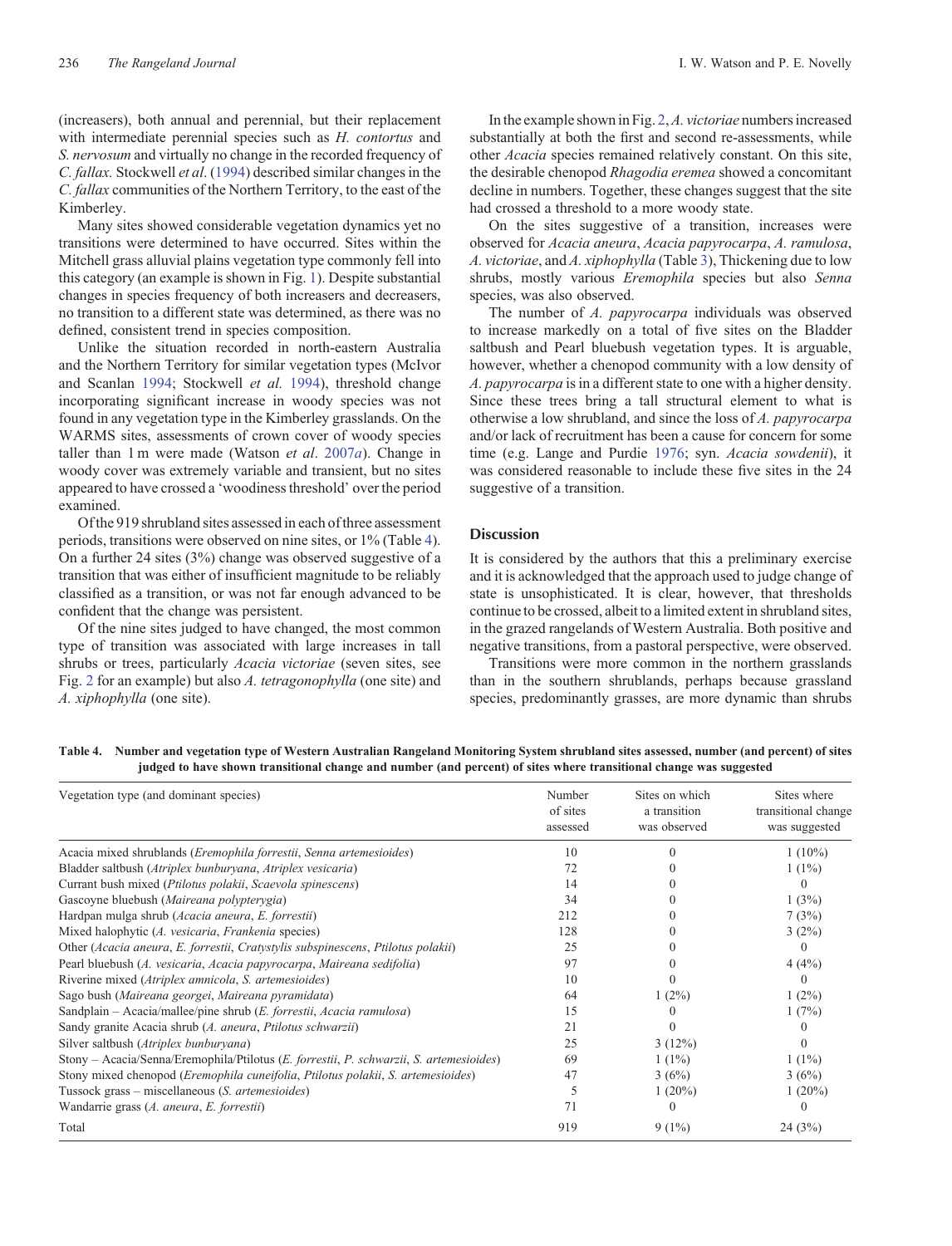<span id="page-6-0"></span>

**Fig. 2.** Example of a Western Australian Rangeland Monitoring System shrubland site judged to have crossed a threshold, due to the large increase in *Acacia victoriae*, a tall shrub, and the decline of *Rhagodia eremea*, a preferred chenopod shrub. Note that an additional three species, *Acacia citrinoviridus*, *Acacia wanyu* and *Grevillea striata*, were also present on the site but have not been shown in order to improve presentation. They had maximum densities of 8.3 plants/ha (i.e. one individual on the site).

and trees, and species composition is able to change more rapidly. This is particularly the case given that the most of the Kimberley grassland sites are in areas with mean annual rainfall of 400–900 mm, while most of the shrubland sites are in areas receiving 200–250 mm mean rainfall and the perennial species found on them have slower turnover rates. Additionally, transitions were easier to identify over the four or five assessments for the grassland sites compared with the three assessments for the shrubland sites, i.e. the authors could be more certain that a persistent change had occurred.

The role of individual species in defining the direction of transition (positive or negative from a pastoral perspective) varies depending on both the vegetation type and the specific changes. A typical example is *H. contortus* which, when replacing nonpreferred annual and perennial *Aristida* species, creates a positive transition. The significant increase in *H. contortus* across the Kimberley in the past 15 years (Fletcher [2011\)](#page-7-0), however, has also been observed in areas previously dominated by *C. fallax*, with the increase in frequency of *H. contortus* at the expense of *C. fallax* reducing the pastoral value of the vegetation and suggesting a negative transition.

Most of the shrubland transitions were characterised by large increases in the density of *A. victoriae*. In some parts of Australia, *A. victoriae* is a short-lived low shrub and might be considered too transient to genuinely represent a state change. For example, a demographic study of 752 individual plants of *A. victoriae* in western New South Wales found that only 27% survived between 1981 and 1992 (Grice *et al*. [1994](#page-7-0)). Unpublished data (I. Watson) from long-term exclosures and grazing experiments, as well as observations from resource inventories (e.g. Payne *et al*. [1982\)](#page-7-0) and monitoring sites in Western Australia, however, suggest that shrublands dominated by *A. victoriae* represent a persistent degraded state with individuals of the species

surviving for multiple decades and high recruitment leading to persistent populations following initial encroachment.

It is feasible to suggest that some of the vegetation types now described for Western Australia's pastoral rangelands (see, for example, Stewart *et al*. [1970\)](#page-7-0) are, in fact, states of other vegetation types at the landscape scale, and that these vegetation types are the consequence of pressures and drivers still evident today. As an example, the Arid short grass pasture type in the Ord Victoria grasslands of north-west Australia (dominated by the biennial *E. polyphyllus* and annual species), and described in Stewart *et al*. ([1970\)](#page-7-0), appears to be a state of the Ribbon grass type and has arisen as a consequence of excessive grazing pressure. This is demonstrated by data suggesting that complete removal of domestic and feral grazing pressure from *Enneapogon*dominated grassland typically results over long periods of time in a significant increase in *C. fallax* and other species associated with Ribbon grass vegetation type, which replace the previously dominant annual/biennial species. Conversely, reduction but not complete removal of grazing pressure by domestic and feral species often leads to eventual dominance by *H. contortus* (A. Craig, unpubl. data).

What does the contemporary occurrence of changes of state mean for management and for regulation in Western Australia's rangelands? First, where a persistent change, at least within what could be termed a management time frame, has occurred in the state of the vegetation, assessment of the condition of the rangeland, its production potential and future management scenarios must be interpreted within this new management context. Even substantial changes in species composition do not necessarily signify a decline in ecosystem function (Hibbard *et al*. [2003\)](#page-7-0) or production potential (Norris *et al*. [2001](#page-7-0)). However, where the change is negative from a pastoral perspective, managers need to accept the new state and its altered productive potential as reality for the foreseeable future, and they will need to adjust their management to reflect the new vegetation community. Second, land administrators must accept that the capacity to enact a realistic and feasible management regime that will return the community to its previous state does not necessarily exist, and that requiring a change in vegetation that is ecologically unlikely under any management regime is pointless. Both condition assessment and prescribed management must be predicated on the fact that, while not a desired outcome, a threshold has been crossed, the ecology of the site has been altered and that reversal of the change may be difficult, independent of the management imposed. Management implications are also dependent on the transition mechanism. Where significant soil loss has occurred, management actions may have little effect over many decades and managers may need to focus recovery efforts elsewhere. In situations where excessive grazing, or some interaction of fire and grazing, has led to a negative transition, managers should impose specific management responses, which will eventually lead to the opportunity for positive change.

Despite the acceptance of the state and transition concept by rangeland scientists, there is little evidence that it has been incorporated into practical rangeland management. To date, land managers have generally had little contact with state and transition concepts, and their implications are rarely considered by land administrators in prescribed management actions. The